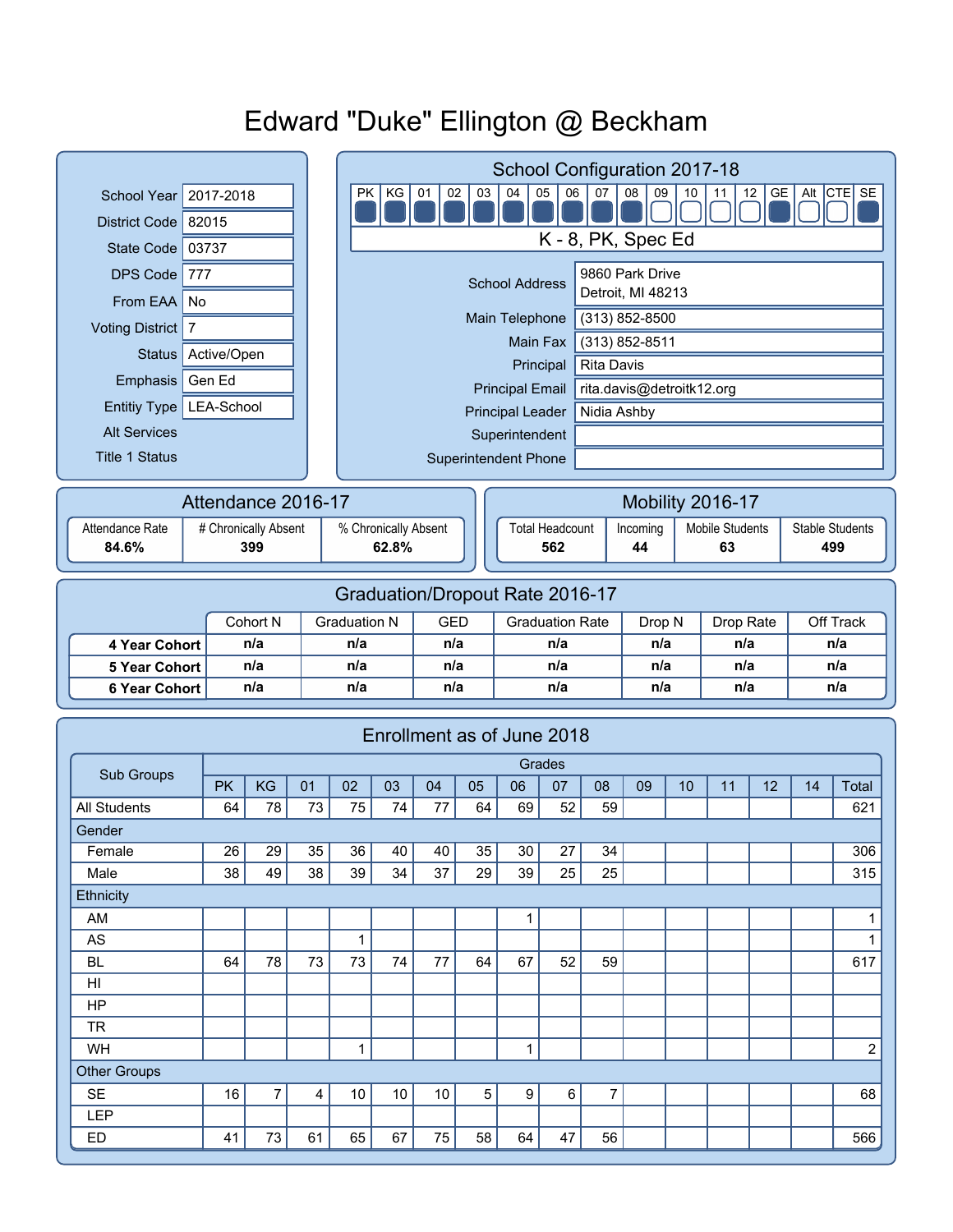### Duke Ellington

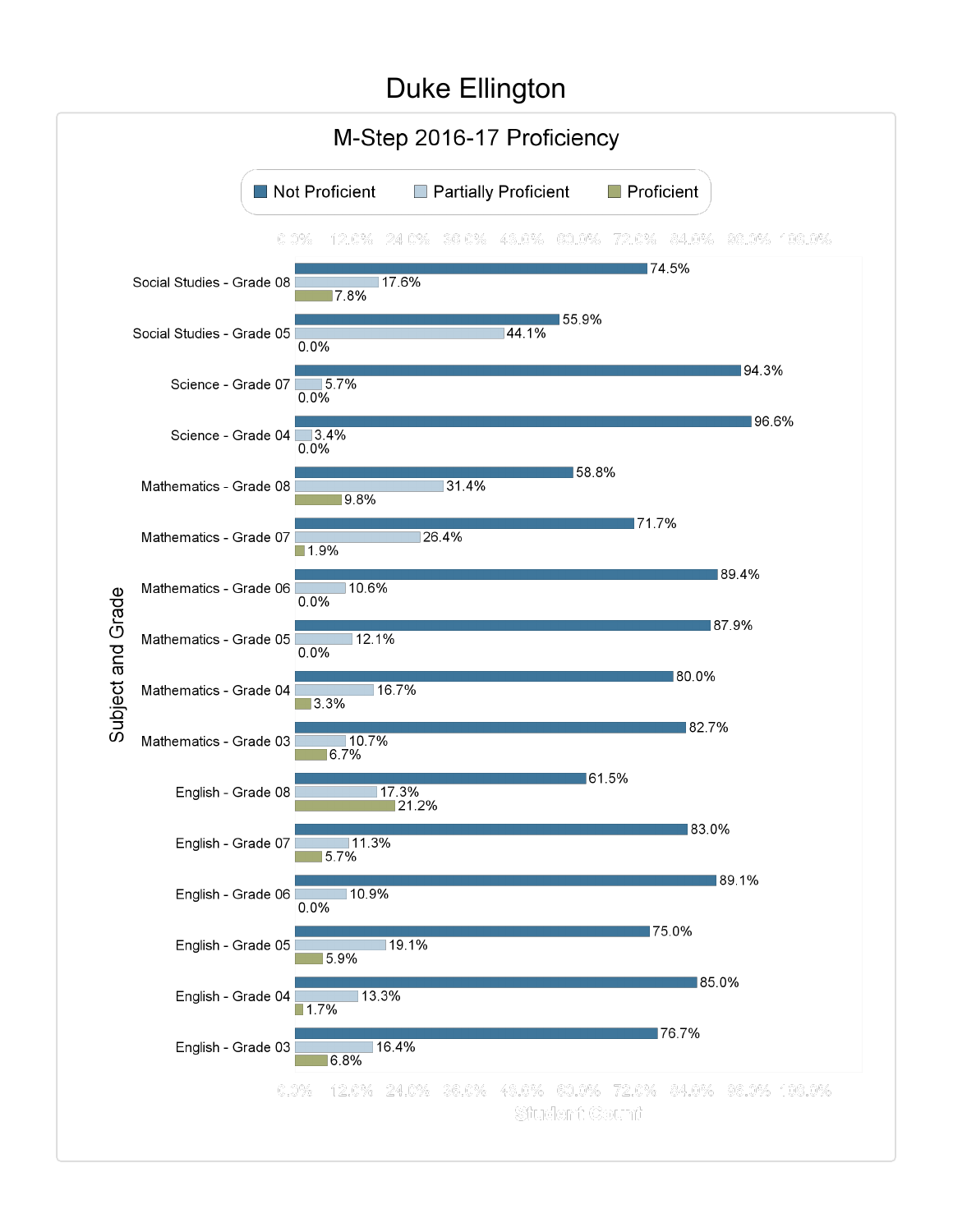# Duke Ellington

NWEA MAP Spring 2017 - Average RIT Score

National Norm